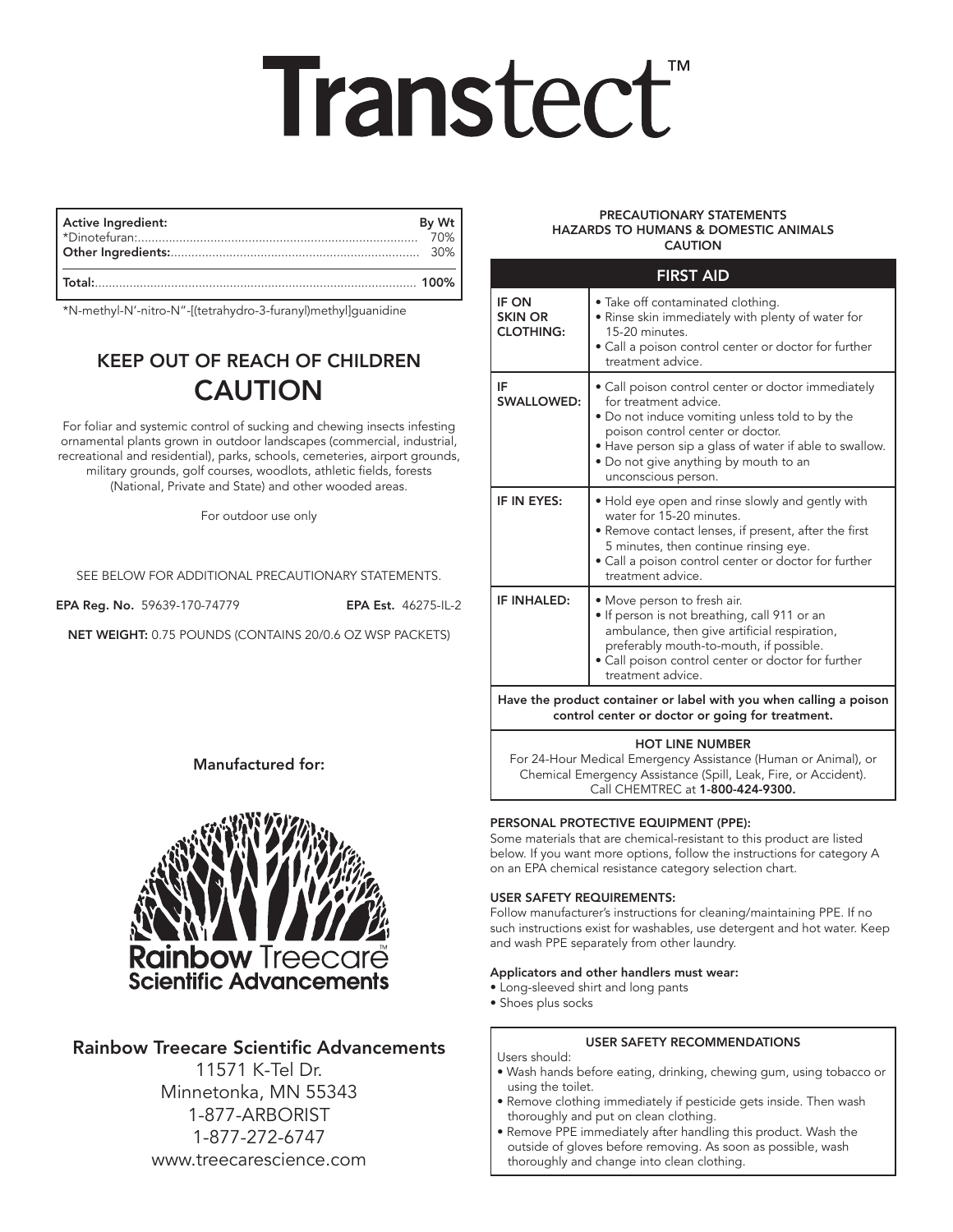#### ENVIRONMENTAL HAZARDS

This pesticide is toxic to aquatic invertebrates. Do not apply directly to water, or to areas where surface water is present or to intertidal areas below the mean high water mark. Do not apply when weather conditions favor drift from treated areas. Drift and runoff from treated areas may be hazardous to aquatic organisms in water adjacent to treated areas. Do not dispose of equipment washwaters or rinsate into a natural drain or water body. Do not contaminate water when disposing of equipment washwaters or rinsate.

This compound is toxic to honey bees. The persistence of residues and potential residual toxicity of

Transtect 70WSP in nectar and pollen suggest the possibility of chronic risk to honey bee larvae and the

eventual instability of the hive.

- This product is toxic to bees exposed to residues for more than 38 hours following treatment.
- Do not apply this product to blooming, pollen-shedding or nectar-producing parts of plants during this time period, unless the application is made in response to a public health emergency declared by appropriate state and federal authorities.

Transtect 70WSP and its degradate, MNG, have the properties and characteristics associated with chemicals detected in groundwater. The high water solubility of Transtect 70WSP, and its degradate, MNG, coupled with its very high mobility, and resistance to biodegradation indicates that this compound has a strong potential to leach to the subsurface under certain conditions as a result of label use. Use of this chemical in areas where soils are permeable, particularly where the water table is shallow, may result in groundwater contamination. Periodic monitoring of shallow groundwater in the use area is recommended.

## PROTECTION OF POLLINATORS

 APPLICATION RESTRICTIONS EXIST FOR THIS PRODUCT BECAUSE OF RISK TO BEES AND OTHER INSECT POLLINATORS. FOLLOW APPLICATION RESTRICTIONS FOUND IN THE DIRECTIONS FOR USE TO PROTECT POLLINATORS.



Look for the bee hazard icon  $\left\langle \right\rangle$  in the Directions for Use for each application site for specific use restrictions and instructions to protect bees and other insect pollinators.

#### This product can kill bees and other insect pollinators.

Bees and other insect pollinators will forage on plants when they flower, shed pollen, or produce nectar.

Bees and other insect pollinators can be exposed to this pesticide from:

- Direct contact during foliar applications, or contact with residues on plant surfaces after foliar applications
- Ingestion of residues in nectar and pollen when the pesticide is applied as a seed treatment, soil, tree injection, as well as foliar applications.

When Using This Product Take Steps To:

- Minimize exposure of this product to bees and other insect pollinators when they are foraging on pollinator attractive plants around the application site.
- Minimize drift of this product on to beehives or to off-site pollinator attractive habitat. Drift of this product onto beehives or off-site to pollinator attractive habitat can result in bee kills.

Information on protecting bees and other insect pollinators may be found at the Pesticide Environmental Stewardship website at: http:// pesticidestewardship.org/PollinatorProtection/Pages/default.aspx. Pesticide incidents (for example, bee kills) should immediately be reported to the state/tribal lead agency. For contact information for your state, go to: www.aapco.org/officials.html. Pesticide incidents should also be reported to the National Pesticide Information Center at: www.npic.orst.edu or directly to EPA at: beekill@epa.gov

#### PHYSICAL OR CHEMICAL HAZARDS

Do not use, pour, spill or store near heat or open flame.

#### SPRAY DRIFT ADVISORY

Do not apply under conditions involving possible drift to food, forage or other plantings that might be damaged or the crop thereof rendered for sale, use or consumption.

#### DIRECTIONS FOR USE

It is a violation of Federal law to use this product in a manner inconsistent with its labeling.

#### READ ENTIRE LABEL, USE STRICTLY IN ACCORDANCE WITH PRE-CAUTIONARY STATEMENTS AND DIRECTIONS, AND WITH APPLI-CABLE STATE AND FEDERAL REGULATIONS.

Do not apply this product in a way that will contact workers or other persons, either directly or through drift. Only protected handlers may be in the area during application. For any requirements specific to your State or Tribe, consult the agency responsible for pesticide regulation.

#### BEE HAZARD DIRECTIONS FOR USE

Follow these additional application restrictions for use patterns marked with the Bee Hazard Icon.



1. FOR COMMERCIALLY GROWN ORNAMENTALS NOT UNDER CONTRACT FOR POLLINATION SERVICES BUT ARE ATTRACTIVE TO POLLINATORS

Do not apply this product while bees are foraging.

- This product is toxic to bees exposed to residues for more than 38 hours following treatment.
- Do not apply this product to blooming, pollen-shedding or nectar producing parts of plants if bees may forage on the plants during this time period, unless the application is made in response to a public health emergency declared by appropriate state or federal authorities.

Follow these additional application restrictions for use patterns marked with the Bee Hazard Icon.

2. NON-AGRICULTURAL PRODUCTS:

 Do not apply Transtect 70WSP while bees are foraging. Do not apply Transtect 70WSP to plants that are flowering.

Only apply after all flower petals have fallen off.

#### NON-AGRICULTURAL USE REQUIREMENTS

The requirements in this box apply to uses of this product that are NOT within the scope of the Worker Protection Standard for agricultural pesticides (40 CFR Part 170). The WPS applies when this product is used to produce agricultural plants on farms, forests, nurseries or greenhouses.

Do not enter treated areas without protective clothing until sprays have dried. Keep all unprotected persons out of operating areas, or vicinity where there may be drift.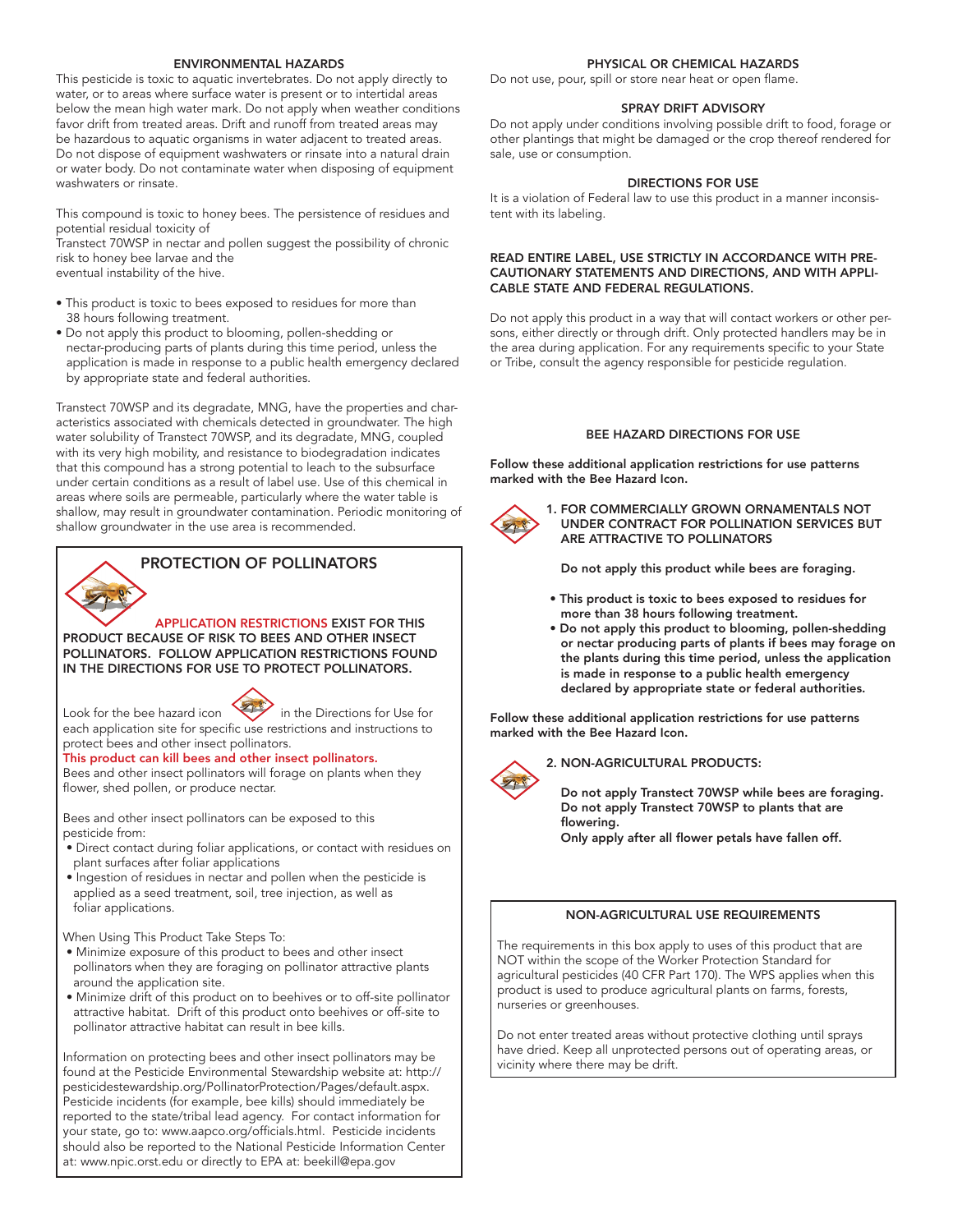#### DISCLAIMER, RISKS OF USING THIS PRODUCT, LIMITED WARRANTY AND LIMITATION OF LIABILITY

IMPORTANT: Read the entire Label including this Disclaimer, Risks of Using this Product, Limited Warranty, and Limitation of Liability before using this product. If the terms are not acceptable THEN DO NOT USE THE PRODUCT; rather, return the unopened product within 15 days of purchase for a refund of the purchase price.

#### RISKS OF USING THIS PRODUCT

The Buyer and User (referred to collectively herein as "Buyer") of this product should be aware that there are inherent unintended risks associated with the use of this product which are impossible to eliminate. These risks include, but are not limited to, injury to plants and crops to which this product is applied, lack of control of the target pests or weeds, resistance of the target pest or weeds to this product, injury caused by drift, and injury to rotational crops caused by carryover in the soil. Such risks of crop injury, non-performance, resistance or other unintended consequences are unavoidable and may result because of such factors as weather, soil conditions, disease, moisture conditions, irrigation practices, condition of the crop at the time of application, presence of other materials either applied in the tank mix with this product or prior to application of this product, cultural practices or the manner of use or application, (or a combination of such factors) all of which are factors beyond the control of Valent. The Buyer should be aware that these inherent unintended risks may reduce the harvested yield of the crop in all or a portion of the treated acreage, or otherwise affect the crop such that additional care, treatment and expense are required to take the crop to harvest. If the Buyer chooses not to accept these risks, THEN THIS PRODUCT SHOULD NOT BE APPLIED. By applying this product Buyer acknowledges and accepts these inherent unintended risks AND TO THE FULLEST EXTENT ALLOWED BY LAW, AGREES THAT ALL SUCH RISKS ASSOCIATED WITH THE APPLICATION AND USE ARE ASSUMED BY THE BUYER.

Valent shall not be responsible for losses or damages (including, but not limited to, loss of yield, increased expenses of farming the crop or such incidental, consequential or special damages that may be claimed) resulting from use of this product in any manner not set forth on the label. Buyer assumes all risks associated with the use of this product in any manner or under conditions not specifically directed or approved on the label.

#### LIMITED WARRANTY

Valent warrants only that this product conforms to the chemical description on the label and is reasonably fit for the purposes stated in the label, under average use conditions, when used strictly in accordance with the label and subject to the Risks of Using This Product as described above. To the extent consistent with applicable law AND AS SET FORTH ABOVE, VALENT MAKES NO OTHER WARRANTIES, EITHER EXPRESSED OR IMPLIED. No agent or representative of Valent or Seller is authorized to make or create any other express or implied warranty.

#### LIMITATION OF LIABILITY

To the fullest extent allowed by law, Valent or Seller is not liable for any incidental, consequetial, indirect or special damages resulting from the use or handling of this product. The limitation includes, but is not limited to, loss of yield on all or any portion of the treated acreage, increased care, treatment or other expenses required to take the crop to harvest, increased finance charges or altered finance ratings, emotional or mental distress and/or exemplary damages. TO THE FULLEST EXTENT ALLOWED BY LAW, THE EXCLUSIVE REMEDY OF THE BUYER, AND THE EXCLUSIVE MAXIMUM LIABILITY OF VALENT OR SELLER FOR ANY AND ALL CLAIMS, LOSSES, INJURIES OR DAMAGES (INCLUDING CLAIMS BASED ON BREACH OF WARRANTY, CONTRACT, NEGLIGENCE, TORT, STRICT LIABILITY OR OTHERWISE) RESULTING FROM THE USE OR HANDLING OF THIS PRODUCT SHALL BE THE RETURN OF THE PURCHASE PRICE OF THIS PRODUCT OR, AT THE ELECTION OF VALENT OR SELLER, THE REPLACEMENT OF THE PRODUCT.

#### PROMPT NOTICE OF CLAIM

Valent must be provided with prompt notice of any claim so that an immediate inspection of the affected property or plants can be made. To the extent applicable law allows such requirement, notice of a claim shall be given promptly to Valent, whether the claim is based on contract, negligence, strict liability, or other tort or otherwise be barred from any remedy.

#### NO AMENDMENTS

Valent and Seller offer this product, and Buyer accepts it, subject to the foregoing Disclaimer, Risks of Using This Product, Limited Warranty and Limitation of Liability, which may not be modified by any oral or written agreement.

#### TANK MIXES

NOTICE: Tank mixing or use of this product with any other product which is not specifically and expressly authorized by the label shall be the exclusive risk of user, applicator and/or application advisor.

Read and follow the entire label of each product to be used in the tank mix with this product.

#### RESISTANCE MANAGEMENT RECOMMENDATIONS

Transtect 70WSP contains a Group 4A insecticide. Insect biotypes with acquired resistance to Group 4A may eventually dominate the insect population if Group 4A insecticides are used repeatedly in the same field or in successive years as the primary method of control for targeted species. This may result in partial or total loss of control of those species by Transtect 70WSP or other Group 4A insecticides.

To delay insecticide resistance consider:

- Avoiding the consecutive use of Dinotefuran Tree Care 70WSP, or other Group 4A insecticides that have similar target site of action, on the same insect species.
- Using tank mixtures or premixes with insecticides from a different target site of action Group as long as the involved products are all registered for the same use and have different sites of action.
- Basing insecticide use on a comprehensive IPM program.
- Monitoring treated insect populations for loss of field efficacy.
- Contacting your local extension specialist, certified crop advisors, and/or manufacturers for insecticide resistance management and/or IPM recommendations for the specific site and resistant pest problems.

For further information, contact Valent U.S.A. Corporation at the following toll free number: 1-800-682-5368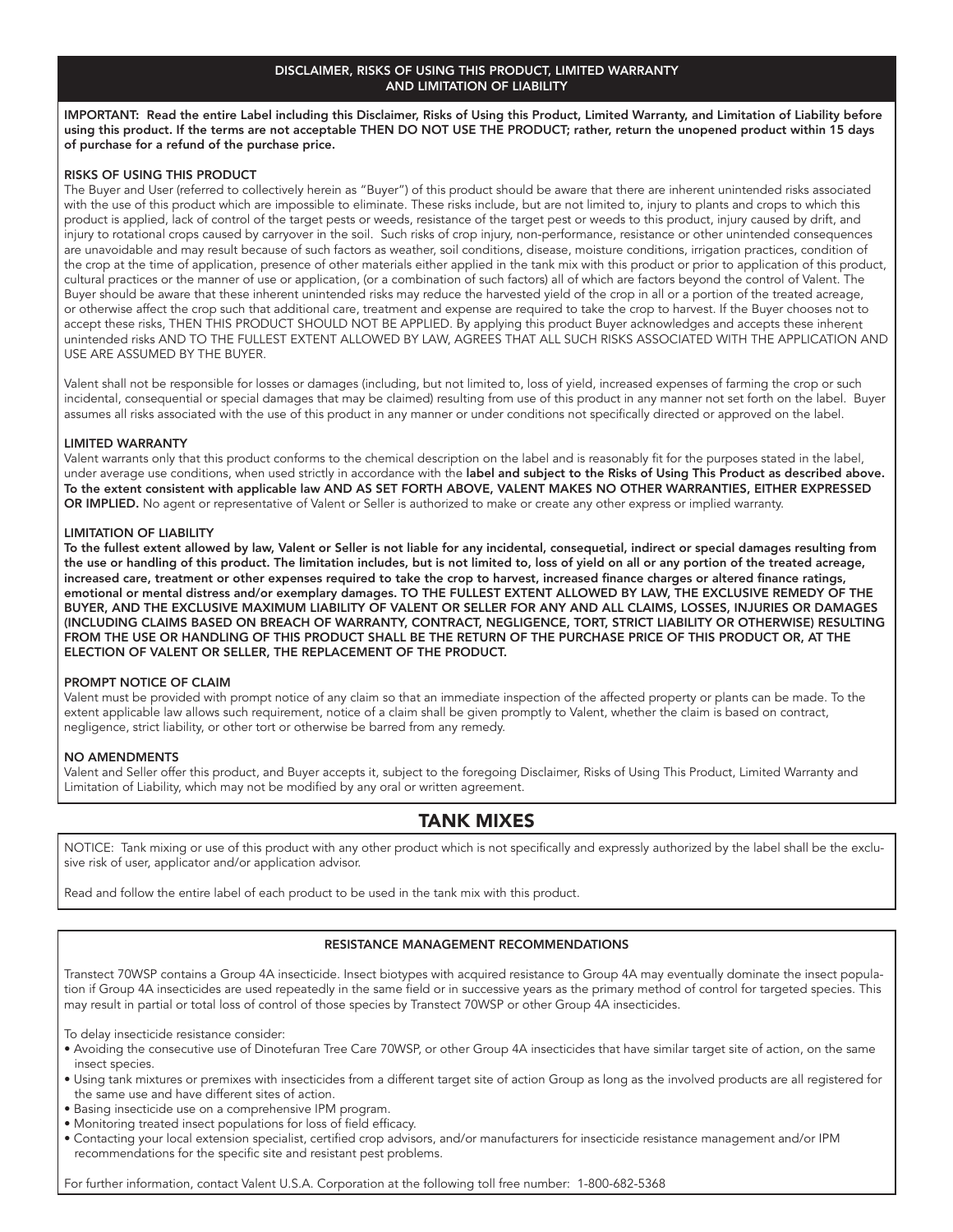#### APPLICATION INFORMATION

Transtect 70WSP is a systemic insecticide that is taken up by the root system, foliage or through the bark and translocated upward throughout the plant. Apply Transtect 70WSP by soil injection, soil drench, basal trunk spray or foliar spray to ornamental plants growing in outdoor landscapes (commercial, industrial, recreational, and residential), parks, schools, cemeteries, airport grounds, military grounds, golf courses, woodlots, athletic fields, forests (National, Private and State) and other wooded areas.

Note: The active ingredient in Transtect 70WSP has been found to be effective on a wide range of insect species. Before using Transtect 70WSP for insects not listed in the directions for use, test Transtect 70WSP on a small scale basis and evaluate for insect control prior to widespread use.

#### USE PRECAUTIONS

• Do not apply when the target site is saturated with water. Adequate distribution of the active ingredient cannot be achieved when these conditions exist.

#### **RESTRICTIONS**

- Do not graze treated areas or use clippings from treated areas for feed or forage.
- Do not allow runoff or puddling of irrigation water following application.
- Do not apply to areas which are water logged or saturated or frozen which will not allow penetration into the root zone of the plant.
- When making foliar applications or basal trunk sprays keep children and pets away from the treated area until the spray has dried.
- Do not apply this product, by any application method, to linden, basswood or other Tilia species.

#### MIXING INSTRUCTIONS:

Transtect 70WSP Alone: Add 1/2 of the required amount of water to the mix tank. With the agitator running, add the desired amount of Transtect 70WSP to the tank. Continue agitation while adding the remainder of the water. Begin application of the solution after Transtect 70WSP has completely disappeared into the mix water. Maintain agitation until all of the mixture has been applied.

Transtect 70WSP + Tank Mixtures: Add 1/2 of the required amount of water to the mix tank. Start the agitator before adding any tank mix partners. Add tank mix partners in this order: products packaged in water soluble packaging, wettable powders, wettable granules (dry flowables), liquid flowables, liquids, emulsifiable concentrates, surfactants, and adjuvants. Always allow each tank mix partner to become fully dispersed before adding the next product. Provide sufficient agitation while adding the remainder of the water. Maintain agitation until all the mixture has been applied.

Note: When tank mixing, add the Transtect 70WSP water soluble packets first, followed by any additional products in water soluble packaging. Allow the water-soluble packaging to completely dissolve and the product(s) to completely disperse before adding any other tank mix partner to the tank.

If using Transtect 70WSP in a tank mixture, observe all directions for use, crops/sites, use rates, dilution ratios, precautions and limitations which appear on the tank mix product label. Do not exceed the label dosage rate, and follow the most restrictive label precautions and limitations. Do not mix this product with any product which prohibits such mixing. Tank mixtures or other applications of products referenced on this label are permitted only in those states in which the referenced products are labeled.

#### **COMPATIBILITY**

IMPORTANT: The risk factors of all potential tank mixes have not been tested on all plants. Before applying any tank mixture not specifically recommended on this label, confirm risk factors to the target plant.

Transtect 70WSP is compatible with most commonly used pesticides, adjuvants and nutritional sprays. However, since it is not possible to test all possible mixtures, pre-test to assure the physical compatibility and lack of phytotoxic effect of any proposed mixture with Transtect 70WSP. To determine the physical compatibility of Transtect 70WSP with other products, use the test described below. When an adjuvant is to be used with this product. Valent recommends the use of a Chemical Producers and Distributors Association certified adjuvant.

In an appropriately sized container, add 1 (0.6 oz) packet of Transtect 70WSP along with the proportionate amounts of additional products to 5 qt of water, add wettable powders and water dispersible granular products first, then liquid flowables and emulsifiable concentrates last. After thoroughly mixing, let stand for at least 5 minutes. If the combination remains mixed or can be remixed readily, it is physically compatible. Once compatibility has been proven, use the same procedure for additional required ingredients to the spray tank.

#### APPLICATION TECHNIQUES Notes:

- Use higher labeled rates for broadleaf evergreens with dense foliage (example hollies), for applications on large trees, for difficult to control insects, for therapeutic treatments, or for preventive applications made greater than 4 weeks in advance of the target pest infestation
- Transtect 70WSP water dilution rates range from 1 fl oz of water up to 1 gal of water per foot of shrub height or inch of trunk diameter. Specific dilution rates will depend further on the application equipment and use patterns for each individual.
- Keep soil moist for at least 7 days after application.
- Heavy rainfall or inadequate irrigation immediately following application will decrease performance.
- Applications made during severe drought conditions will result in slower uptake and translocation.

#### USE RESTRICTIONS

• Do not apply to excessively dry, saturated or frozen soil.

#### DETERMINING DIAMETER AT BREAST HEIGHT (DBH)

Single Stem: Measure the standard DBH of the tree at 4' 6" above the soil.

Multi Individual Trees Growing in Close Proximity: For trees that have grown close together, measure the DBH of each stem and treat each tree individually. Also, because of close proximity of trees, it may be necessary to apply Transtect 70WSP to the outer perimeter of clumped trees.

Multi-stem Split Below DBH: For a tree that has multiple stems splitting below DBH, measure the tree at the narrowest point between the root flare and the split.

**Stem Clusters:** For trees that are grown too close together to be treated as individual trees, measure the DBH of each stem and add the measurements together. Also, because of close proximity of trees, it may be necessary to apply Transtect 70WSP to the outer perimeter of clumped trees.

Tree Splits at DBH: For a tree that splits into two or more stems at DBH, measure and add the diameter of the stems and measure the narrowest point below the split. Take the average of these values.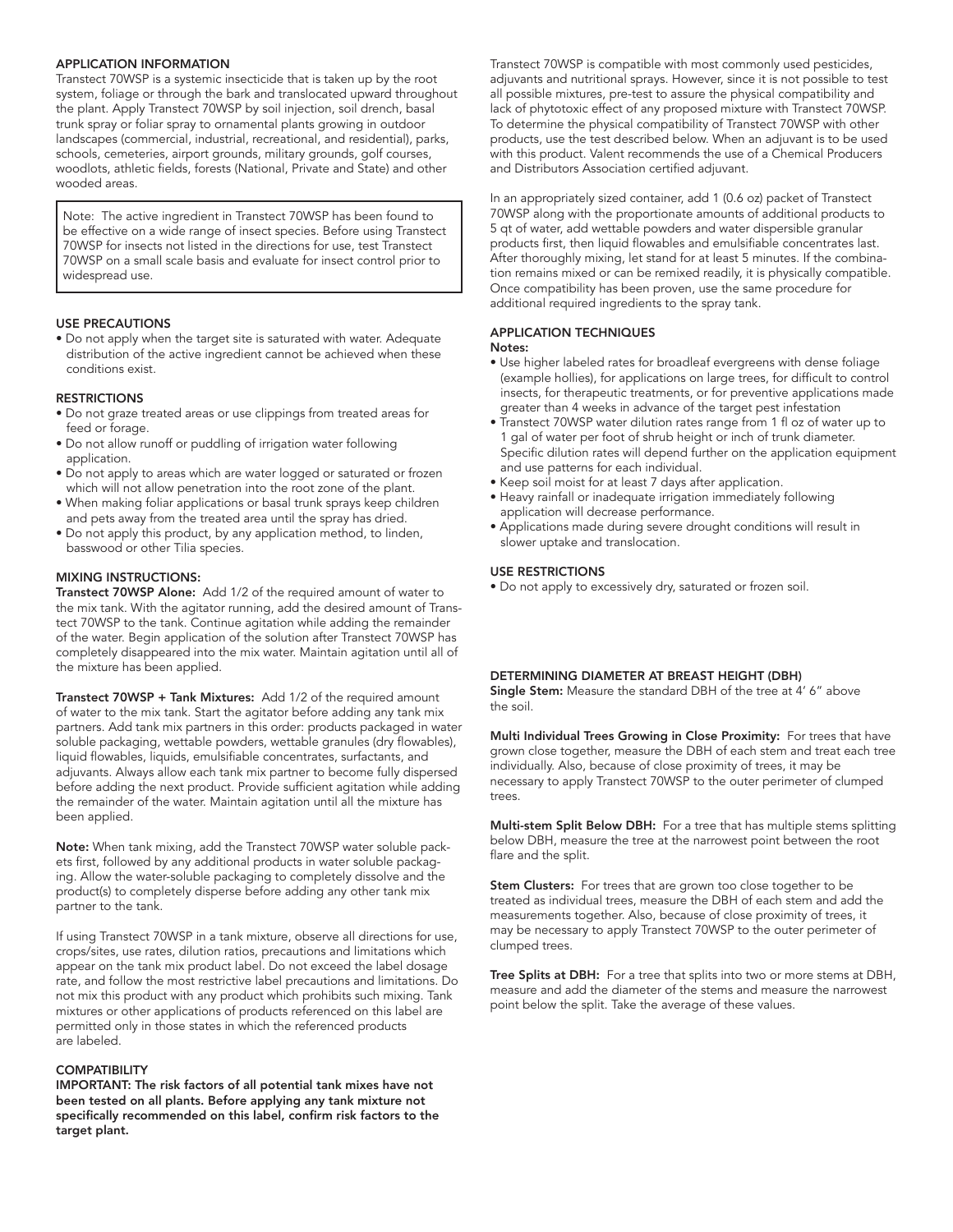#### SOIL APPLICATION

When applied to the soil, Transtect 70WSP is taken up by actively growing trees and shrubs. Speed of control will be dependent on tree size, tree health, environmental conditions and how actively pests are feeding. In actively growing and transpiring plants, control may be evident within one week after application in small shrubs, and within three weeks after application in large trees. For optimal control, time soil applications so that Transtect 70WSP has had time to move to insect feeding sites by time target life stage is present. Control may be less effective applied when soil is dry or when plants are not actively taking up water.

Remove landscape mulch, landscape fabric and surface organic matter prior to application to ensure solution is delivered to the mineral soil

Soil Drench: Measure the diameter of the tree. Mix required dose in water and uniformly apply to soil around the base of tree. Make applications within 12 inches of the trunk of the tree. Pull back mulch before drenching. For optimal performance, apply 1 – 4 pints of drench solution per foot of shrub height or inch of trunk diameter. Adjust drench volume based on soil type, soil moisture and thickness of mulch so that product is moved into root zone. Lower drench volumes may be less effective in dry soils or when applied over heavy mulch unless there is adequate rainfall or irrigation after application to move product into root zone.

Soil Injection: Measure the diameter of the tree. Mix required dose in water and apply to each shrub or tree using a soil injection application system. Transtect 70WSP may be soil injected with low volume or high volume injection equipment. For optimum performance, inject 1 to 32 fl oz of dilute solution per foot of shrub height or inch of trunk diameter depending on application equipment. Make shallow injections where feeder roots are most concentrated. Divide the required dose evenly among injection sites spaced as uniformly as possible around the tree. For trees less than 6 inches DBH, use at least 4 injection sites evenly spaced around the tree. Inject diluted solution approximately 2 to 6 inches deep into the mineral soil. Orient injection orifices to release the diluted product horizontally at the point of injection.

Basal System (preferred method): Apply Transtect 70WSP by placing the injections sites at the base of the tree. Evenly space the injection sites around the base of the tree. For most species a high density of fibrous roots are located at the base of the tree.

Grid System: Space injections on a 2.5 ft center within the drip line of the tree.

Circle System: Make injections every 2 to 3 feet within the dripline forming concentric circles around the base of the tree.

Applications should be made before trees are heavily infested and showing obvious symptoms of decline.

Note: Application to heavily infested trees may not prevent the decline or death of trees due to existing damage and tree stress.

| Soil application for systemic insect control on ornamental plants in outdoor landscapes<br>(commercial, industrial, recreational, and residential), parks, schools, cemeteries, airport grounds, military grounds, golf courses, woodlots,<br>athletic fields, forests (National, Private and State) and other wooded areas.                                                                                                                                                                                                                                                                                                                                                                                                                                                                                                                                                                                                                                                                         |                                                                                                                                                                                                                                                                                                                                                                                                                                                                                                                                                                                                                                                                                                                                                                                                                                                                                                                                                                                                                                                                                                         |  |  |
|------------------------------------------------------------------------------------------------------------------------------------------------------------------------------------------------------------------------------------------------------------------------------------------------------------------------------------------------------------------------------------------------------------------------------------------------------------------------------------------------------------------------------------------------------------------------------------------------------------------------------------------------------------------------------------------------------------------------------------------------------------------------------------------------------------------------------------------------------------------------------------------------------------------------------------------------------------------------------------------------------|---------------------------------------------------------------------------------------------------------------------------------------------------------------------------------------------------------------------------------------------------------------------------------------------------------------------------------------------------------------------------------------------------------------------------------------------------------------------------------------------------------------------------------------------------------------------------------------------------------------------------------------------------------------------------------------------------------------------------------------------------------------------------------------------------------------------------------------------------------------------------------------------------------------------------------------------------------------------------------------------------------------------------------------------------------------------------------------------------------|--|--|
| Pests                                                                                                                                                                                                                                                                                                                                                                                                                                                                                                                                                                                                                                                                                                                                                                                                                                                                                                                                                                                                | Rate                                                                                                                                                                                                                                                                                                                                                                                                                                                                                                                                                                                                                                                                                                                                                                                                                                                                                                                                                                                                                                                                                                    |  |  |
| Adelgids (such as: Hemlock Woolly)<br>Aphids<br>Bagworms (larvae)<br>Erythinia gall wasp<br>Flatheaded borers (such as Emerald Ash Borer, Appletree)<br>Glassy-Winged Sharpshooter<br>Gypsy moth (larvae)<br>Japanese beetle (adults)<br>Lacebugs (such as: Azalea, Hawthorn)<br>Leaf Beetles (such as Viburnum)<br>Leafhoppers<br>Leafminers (such as: Boxwood, Serpentine)<br>Mealybugs (such as: Citrus, Long-tailed, Madeira,<br>Obscure, Pink hibiscus, Root)<br>Mimosa webworm (larvae)<br>Peachtree borer (larvae)<br>Pine tip moth (larvae)<br>Plantbugs<br>Psyllids (such as Asian citrus)<br>Root Weevils (larvae and adults) (such as: Black vine)<br>Roundheaded borers (excluding Asian Longhorned Beetle)<br>Royal Palm Bug<br>Sawfly larvae<br>Scales (Armored and Soft)<br>Spittlebug<br>Tent caterpillars (larvae)<br>Thrips (suppression) (such as: Chilli)<br>Treehoppers<br>Whiteflies (such as: Ficus, Giant, Silverleaf/Sweetpotato)<br>White Grubs (such as: Oriental beetle) | For Trees:<br>Apply 1 (0.6 oz) packet of Dinotefuran Tree Care 70WSP per 5 to 17 inches of trunk<br>diameter at breast height (DBH)<br>For Shrubs:<br>Apply 1 (0.6 oz) packet of Dinotefuran Tree Care 70WSP per 10 to 17 ft of height<br>For Hedges:<br>Apply 1 (0.6 oz) packet of Dinotefuran Tree Care 70WSP per foot of hedge height per<br>50 - 210 linear feet of row<br>(Each packet contains approximately 0.026 lbs active ingredient)<br>For Soil Drench:<br>Combine Dinotefuran Tree Care 70WSP packets in sufficient water to achieve an<br>application of at least 1 to 4 pints of dilute solution per foot of shrub height or inch of<br>trunk diameter. For hedges, wet a one foot wide band down center of hedge row.<br>For Soil Injection:<br>Dinotefuran Tree Care 70WSP may be soil injected with low volume or high volume<br>injection equipment. For optimum performance, inject 1 to 32 fl oz of dilute solution<br>per foot of shrub height or inch of trunk diameter depending on application<br>equipment. Make shallow injections where feeder roots are most concentrated. |  |  |
| Do not apply more than 0.77 lbs (0.54 lbs ai) Transtect 70WSP per acre<br>of landscape or forest per year.                                                                                                                                                                                                                                                                                                                                                                                                                                                                                                                                                                                                                                                                                                                                                                                                                                                                                           |                                                                                                                                                                                                                                                                                                                                                                                                                                                                                                                                                                                                                                                                                                                                                                                                                                                                                                                                                                                                                                                                                                         |  |  |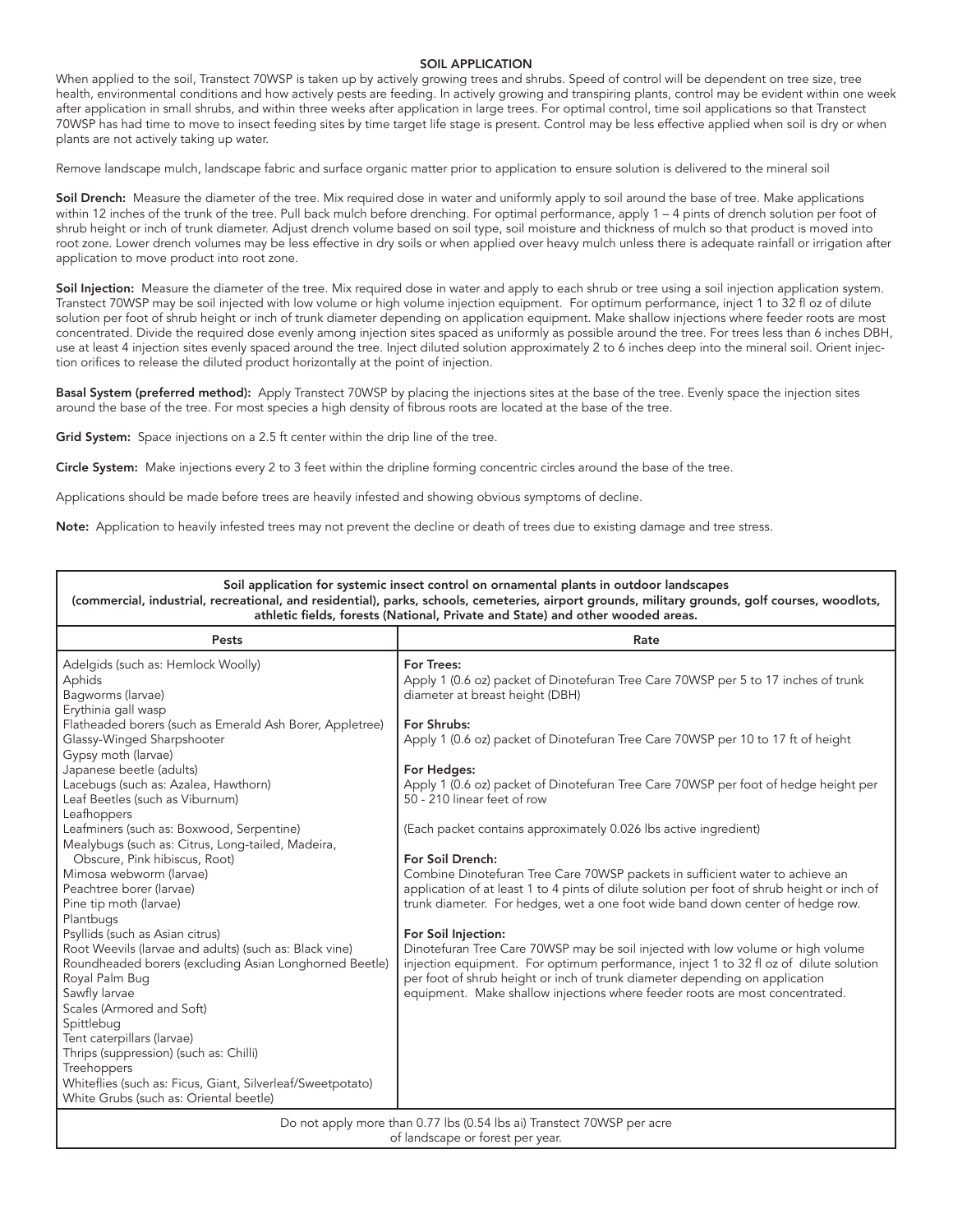

#### FOLIAR APPLICATION

Follow application instructions as indicated in the Bee Hazard Direction for Use

Apply in sufficient water to ensure good coverage of ornamental plants. In situations where a dense canopy exists and/or pest pressure is high, use greater water volumes. The use of a spray adjuvant may improve spray coverage. When making applications to plants with hard to wet foliage such as holly or pine, the addition of a spreader/sticker is recommended. Read and understand adjuvant product labels prior to mixing and applying them with Transtect 70WSP.

To assure optimum effectiveness, the product must be placed where the growing portion of the target plant can absorb the active ingredient. For optimal control, make application just before pest populations reach an economic threshold. If necessary, make a second application after 14 to 21 days.

Tank mixing with a surfactant may improve control of pests such as whitefly, mealybug, and scale. Confirm plant safety of tank mix in small area before using on a commercial scale.

| Foliar application for systemic insect control on ornamental plants in outdoor landscapes<br>(commercial, industrial, recreational and residential), parks, schools, cemeteries, airport grounds, military grounds, golf courses, woodlots,<br>athletic fields, forests (National, Private and State) and other wooded areas. |                                                                            |  |  |
|-------------------------------------------------------------------------------------------------------------------------------------------------------------------------------------------------------------------------------------------------------------------------------------------------------------------------------|----------------------------------------------------------------------------|--|--|
| Pests                                                                                                                                                                                                                                                                                                                         | Rate                                                                       |  |  |
| Adelgids (such as: Hemlock Woolly)<br>Aphids (suppression)                                                                                                                                                                                                                                                                    | Apply 1 (0.6 oz) packet of Dinotefuran Tree Care 70WSP per 25 to 50 gals   |  |  |
| Glassy-Winged Sharpshooter<br>Japanese beetle (adults)                                                                                                                                                                                                                                                                        | (Each packet contains approximately 0.026 lbs active ingredient)           |  |  |
| Lacebugs (such as: Azalea, Hawthorn)<br>Leaf Beetles (such as Viburnum)                                                                                                                                                                                                                                                       | 25 gallons of spray mix will treat approximately 5,000 square feet of area |  |  |
| Leafhoppers<br>Leafminers (such as: Boxwood, Serpentine)<br>Mealybugs (such as: Citrus, Long-tailed, Madeira,                                                                                                                                                                                                                 |                                                                            |  |  |
| Obscure, Pink hibiscus, Root)<br>Psyllids (such as Asian citrus)                                                                                                                                                                                                                                                              |                                                                            |  |  |
| Root Weevils (adults) (such as: Black Vine)<br>Scales (Armored and Soft)                                                                                                                                                                                                                                                      |                                                                            |  |  |
| Thrips (suppression) (such as: Chilli)<br>Whiteflies (such as: Ficus, Giant, Silverleaf/Sweetpotato)                                                                                                                                                                                                                          |                                                                            |  |  |
| Do not apply more than 0.77 lbs (0.54 lbs ai) Transtect 70WSP per acre<br>of landscape or forest per year.                                                                                                                                                                                                                    |                                                                            |  |  |

#### BARK APPLICATION

When sprayed on the trunk, Transtect 70WSP will be absorbed through the bark and into the vascular system, and then transported throughout the tree. Speed of control will depend on tree size, tree health, environmental conditions and how actively pests are feeding. In actively transpiring trees, control may be evident within 1 – 4 weeks after application.

Spray bark on root flare (buttress roots) and on trunk between soil surface and 4 to 5 feet above the soil surface. Adjust nozzle to uniformly distribute spray over the entire circumference of the tree trunk and buttress roots. Wet bark just to the point of saturation and run off. Apply with a low volume sprayer operated at 10 to 20 PSI to prevent tree damage, bounce back and drift.

Application Equipment: Transtect 70WSP may be applied using many different types of low pressure sprayers. Before applying, start with a clean, well maintained sprayer. Apply a sufficient amount of water to ensure good coverage to the entire circumference of the lower 5 feet of the tree trunk. To reduce drift, use a spray nozzle that produces mediumsized droplets.

Mixing Instructions: Fill a clean spray tank to 2/3 of desired level with clean water. Add 6 – 12 packets (3.6 – 7.2 oz) of Transtect 70WSP per gallon of spray solution. A surfactant may be added to the spray solution to improve surface wetting and bark penetration. When using a surfactant, follow all label directions and precautions on the surfactant product label. Fill spray tank to desired level with clean water. Continue agitation until all spray solution has been applied. Prepare no more spray mixture than is required for immediate spray application.

Use a low pressure sprayer operated at 10 to 20 psi to reduce spray drift or splash back on non-target plants. Spray solution onto the tree trunk from 4" to 60" above the soil surface. Adjust sprayer nozzle to uniformly distribute spray solution on bark covering the entire circumference of the tree trunk. Wet the bark just to the point of saturation and run-off to the soil surface.

Certain surfactants may cause phytotoxicity upon direct contact with the foliage of non-target plants or the foliage on the tree that is being treated. Make sure the spray solution with surfactant does not contact foliage. Bark penetrating surfactants may change the color of lichens causing an objectionable appearance on the bark surface following treatment.

#### **RESTRICTIONS**

- Do not apply to wet bark, during rainfall, or if rain is expected within 12 hours after application.
- Do not make more than one application per year.
- Do not apply more than 0.77 lbs (0.54 lbs ai) Transtect 70WSP per acre per year.
- Application to heavily infested trees may not prevent the decline or death of trees due to existing damage and tree stress.
- Do not make bark applications when trees are dormant, under drought stress or not actively taking up water from the soil.

Applications should be made before trees are heavily infested and showing obvious symptoms of decline.